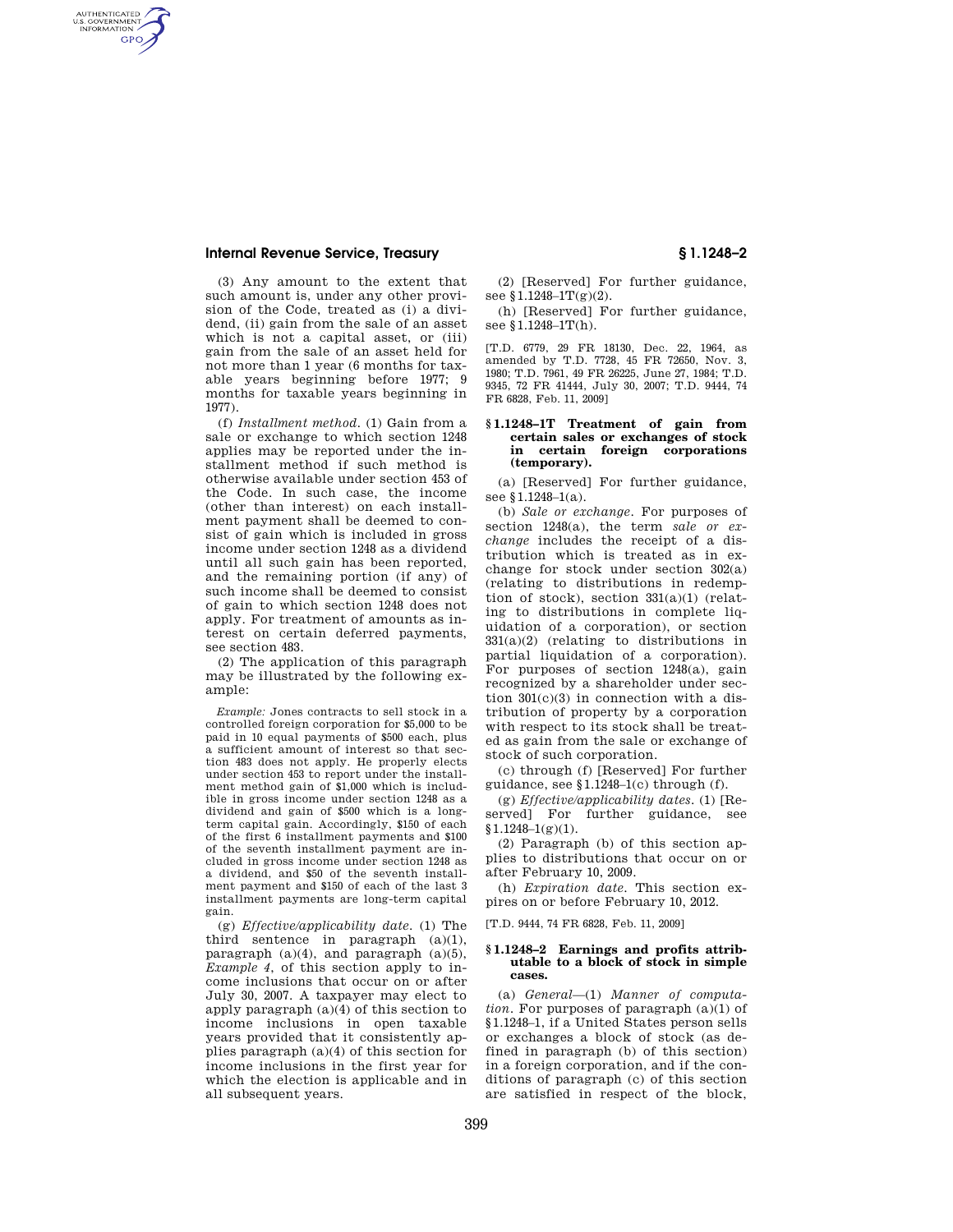then the earnings and profits attributable to the block which were accumulated in taxable years of the corporation beginning after December 31, 1962, during the period such block was held (or was considered to be held by reason of the application of section 1223, taking into account §1.1248–8) by such person while such corporation was a controlled foreign corporation, shall be computed in accordance with the steps set forth in subparagraphs (2), (3), and (4) of this paragraph.

(2) *Step 1.* (i) For each taxable year of the corporation beginning after December 31, 1962, the earnings and profits accumulated for each such taxable year by the corporation shall be computed in the manner prescribed in paragraph  $(d)$  of this section, and (ii) for the period the person held (or is considered to have held by reason of the application of section 1223, taking into account §1.1248–8) the block, the amount of earnings and profits attributable to the block shall be computed in the manner prescribed in paragraph (e) of this section.

(3) *Step 2.* If the conditions of paragraph  $(c)(5)(ii)$  of this section must be satisfied in respect of stock in a *lower tier* foreign corporation which such person owns within the meaning of section  $958(a)(2)$ , then (i) the earnings and profits accumulated for each such taxable year by such lower tier corporation shall be computed in the manner prescribed in paragraph (d) of this section, and (ii) for the period the person held (or is considered to have held by reason of the application of section 1223, taking into account §1.1248–8) the block, the amount of earnings and profits of the lower tier corporation attributable to the block shall be computed in the manner prescribed in paragraph (e) of this section applied as if such person owned directly the percentage of such stock in such lower tier corporation which such person owns within the meaning of section 958(a)(2).

(4) *Step 3.* The amount of earnings and profits attributable to the block shall be the sum of the amounts computed under steps 1 and 2.

(b) *Block of stock.* For purposes of this section, the term *block of stock* means a group of shares sold or exchanged in one transaction, but only if:

(1) The amount realized, basis, and holding period are identical for each such share, and

(2) In case, during the period the person held (or is considered to have held by reason of the application of section 1223) such shares, any amount was included under section 951 in the gross income of the person (or another person) in respect of the shares, the excess under paragraph  $(e)(3)(ii)$  of this section (computed as if each share were a block) is identical for each such share.

(c) *Conditions to application.* This section shall apply only if the following conditions are satisfied:

(1)(i) On each day of the period during which the block of stock was held (or is considered as held by reason of the application of section 1223) by the person during taxable years of the corporation beginning after December 31, 1962, the corporation is a controlled foreign corporation, and

(ii) On no such day is the corporation a foreign personal holding company (as defined in section 552) or a foreign investment company (as defined in section 1246(b)).

(2) The corporation had only one class of stock, and the same number of shares of such stock were outstanding, on each day of each taxable year of the corporation beginning after December 31, 1962, any day of which falls within the period referred to in subparagraph (1) of this paragraph.

(3) For each taxable year referred to in subparagraph (2) of this paragraph, the corporation is not a less developed country corporation (as defined in section 902(d)).

(4) For each taxable year referred to in subparagraph (2) of this paragraph, the corporation does not make any distributions out of its earnings and profits other than distributions which, under section 316 (as modified by section 959), are considered to be out of earnings and profits accumulated in taxable years beginning after December 31, 1962, during the period such person held (or is considered to have held by reason of the application of section 1223, taking into account §1.1248–8) the block while such corporation was a controlled foreign corporation.

(5)(i) If (*a*) on the date of the sale or exchange such person, by reason of his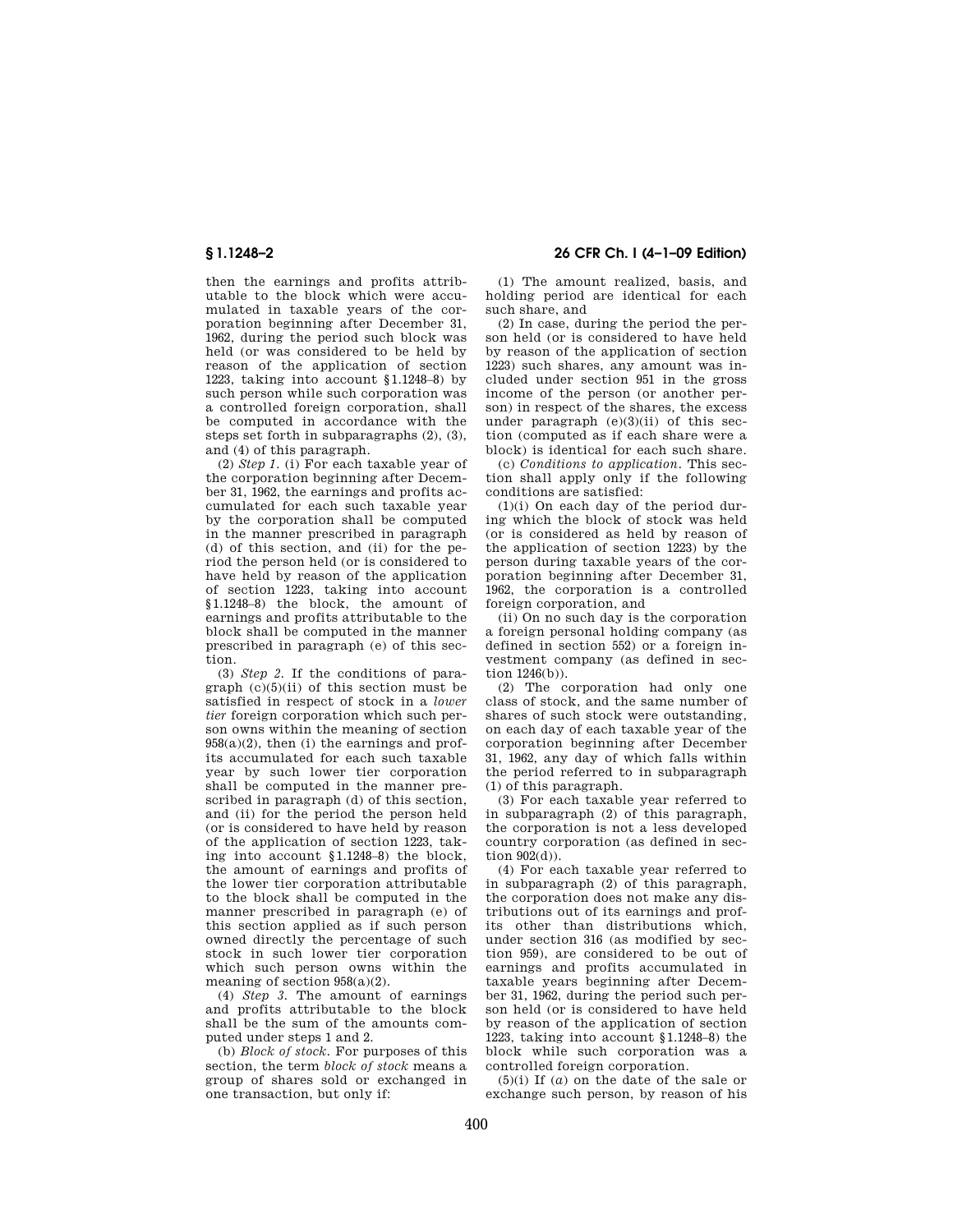# **Internal Revenue Service, Treasury § 1.1248–2**

ownership of such block, owns within the meaning of section  $958(a)(2)$  stock in another foreign corporation (referred to as a *lower tier* corporation), and (*b*) the conditions of paragraph  $(a)(2)$  of  $$1.1248-1$  would be satisfied by such person in respect of such stock in the lower tier corporation if such person were deemed to have sold or exchanged such stock in the lower tier corporation on the date he actually sold or exchanged such block in the first tier corporation, then the conditions of subdivision (ii) of this subparagraph must be satisfied.

(ii) In respect of stock in such lower tier corporation, (*a*) the conditions set forth in subparagraphs (1) through (4) of this paragraph (applied as if such person owned directly such stock in such lower tier corporation) must be met and (*b*) such person must own within the meaning of section  $958(a)(2)$ the same percentage of the shares of such stock on each day which falls within the period referred to in subparagraph (1) of this paragraph.

(d) *Earnings and profits accumulated for a taxable year*—(1) *General.* For purposes of this section, the earnings and profits accumulated for a taxable year of a foreign corporation shall be the earnings and profits for such year computed in accordance with the rules prescribed in §1.964–1 (relating to determination of earnings and profits for a taxable year of a controlled foreign corporation) and reduced by any distributions therefrom. If the stock in the corporation is sold or exchanged before any action is taken by or on behalf of the corporation under paragraph (c) of §1.964–1, the computation of earnings and profits under §1.964–1 for purposes of this section shall be made as if no elections had been made and no accounting method had been adopted.

(2) *Special rules.* (i) The earnings and profits of the corporation accumulated:

(*a*) For any taxable year beginning before January 1, 1967 (computed without any reduction for distributions), shall not include the excess of any item includible in gross income of the foreign corporation under section 882(b) as gross income derived from sources within the United States, and

(*b*) For any taxable year beginning after December 31, 1966 (computed without any reduction for distributions), shall not include the excess of any item includible in gross income of the foreign corporation under section 882(b)(2) as income effectively connected for that year with the conduct by such corporation of a trade or business in the United States, whether derived from sources within or from sources without the United States,

Over any deductions allocable to such item under section 882(c). However, if the sale or exchange of stock in the foreign corporation by the United States person occurs before January 1, 1967, the provisions of (*a*) of this subdivision apply with respect to such sale or exchange even though the taxable year begins after December 31, 1966. See section  $1248(d)(4)$ . Any item which is required to be excluded from gross income, or which is taxed at a reduced rate, under an applicable treaty obligation of the United States shall not be excluded under this subdivision from earnings and profits accumulated for a taxable year (computed without any reduction for distributions).

(ii) If a foreign corporation adopts a plan of complete liquidation in a taxable year of the corporation beginning after December 31, 1962, and if because of the application of section 337(a) gain or loss would not be recognized by the corporation from the sale or exchange of property if the corporation were a domestic corporation, then the earnings and profits of the corporation accumulated for the taxable year (computed without any reduction for distributions) shall be determined without regard to the amount of such gain or loss. See section 1248(d)(2). For the nonapplication of section 337(a) to a liquidation by a collapsible corporation (as defined in section 341) and to certain other liquidations, see section 337(c).

(e) *Earnings and profits attributable to block*—(1) *General.* Except as provided in subparagraph (3) of this paragraph, the earnings and profits attributable to a block of stock of a controlled foreign corporation for the period a United States person held (or is considered to have held by reason of the application of section 1223, taking into account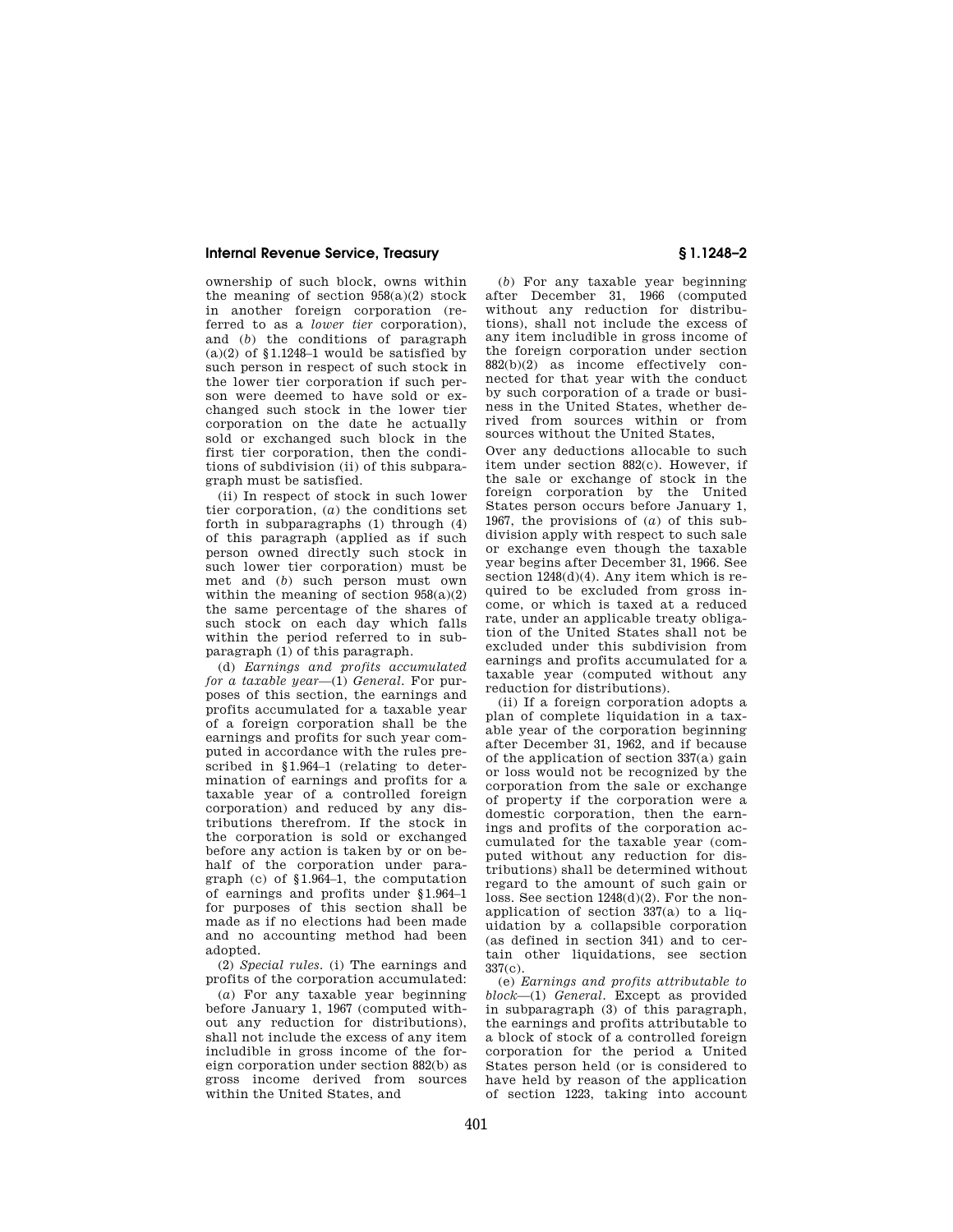**§ 1.1248–2 26 CFR Ch. I (4–1–09 Edition)** 

§1.1248–8) the block are an amount equal to:

(i) The sum of the earnings and profits accumulated for each taxable year of the corporation beginning after December 31, 1962 (computed under paragraph (d) of this section) during such period, multiplied by

(ii) The percentage that (*a*) the number of shares in the block, bears to (*b*) the total number of shares of the corporation outstanding during such period.

(2) *Special rule.* For purposes of computing the sum referred to in subparagraph (1)(i) of this paragraph, in case the block was held (or is considered as held by reason of the application of section 1223, taking into account §1.1248–8) during a taxable year beginning after December 31, 1962, but not on each day of such taxable year, there shall be included in such sum only that portion which bears the same ratio to (i) the total earnings and profits for such taxable year (computed under paragraph (d) of this section), as (ii) the number of days during such taxable year the block was held (or is considered as so held), bears to (iii) the total number of days in such taxable year.

(3) *Amounts included in gross income under section 951.* (i) If, during the period the person held (or is considered to have held by reason of the application of section 1223, taking into account §1.1248–8) the block, any amount was included under section 951 in the gross income of such person (or of another person whose holding of the stock sold or exchanged is, by reason of the application of section 1223, attributed to such person) in respect of the block, then the earnings and profits attributable to the block for such period shall be an amount equal to (*a*) the earnings and profits attributable to the block which would have been computed under subparagraph (1) of this paragraph if this subparagraph did not apply, reduced by (*b*) the excess computed under subdivision (ii) of this subparagraph. See section 1248(d)(1).

(ii) The excess computed under this subdivision is the excess (if any) of (*a*) amounts included under section 951 in the gross income of such person (or such other person) in respect of the block during such period, over (*b*) the portion of such amounts which, in any taxable year of such person (or such other person), resulted in an exclusion from the gross income of such person (or such other person) under section 959(a)(1) (relating to exclusion from gross income of distributions of previously taxed earnings and profits).

(iii) This subparagraph shall apply notwithstanding an election under section 962 by such person to be subject to tax at corporate rates.

(4) *Examples.* The application of this paragraph may be illustrated by the following examples:

*Example 1.* On May 26, 1965, Green, a United States person, purchases at its fair market value a block of 25 of the 100 outstanding shares of the only class of stock of controlled foreign corporation F. He sells the block on January 1, 1968. In respect of the block, Green did not include any amount in his gross income under section 951. F uses the calendar year as its taxable year and does not own stock in any lower tier corporation referred to in paragraph  $(c)(5)(i)$  of this section. All of the conditions of paragraph (c) of this section are satisfied in respect of the block. The earnings and profits accumulated by F (computed under paragraph (d) of this section) are \$10,000 for 1965, \$13,000 for 1966, and \$11,000 for 1967. The earnings and profits of F attributable to the block are \$7,500, determined as follows:

Sum of earnings and profits accumulated by F<br>during period block was held:

during period block y

|          | $38.11119$ points biobit frap notation  |
|----------|-----------------------------------------|
| \$6,000  | For 1965 (219/365×\$10,000)             |
| \$13,000 |                                         |
| \$11,000 |                                         |
| \$30,000 | Multiplied by:                          |
|          | Number of shares in block (25), divided |
|          | by total number of shares out-          |
| 25%      |                                         |
| \$7.500  | Earnings and profits attributable to    |

*Example 2.* Assume the same facts as in example (1) except that in respect of the block Green includes in his gross income under section 951 the total amount of \$2,800 for 1965 and 1966, and because of such inclusion the amount of \$2,800 which was distributed to Green by F on January 15, 1967, is excluded from his gross income under section 959(a)(1). Accordingly, the earnings and profits of F attributable to the block are \$7,000, determined as follows:

Earnings and profits attributable to the block, as computed in example (1) ................................. \$7,500